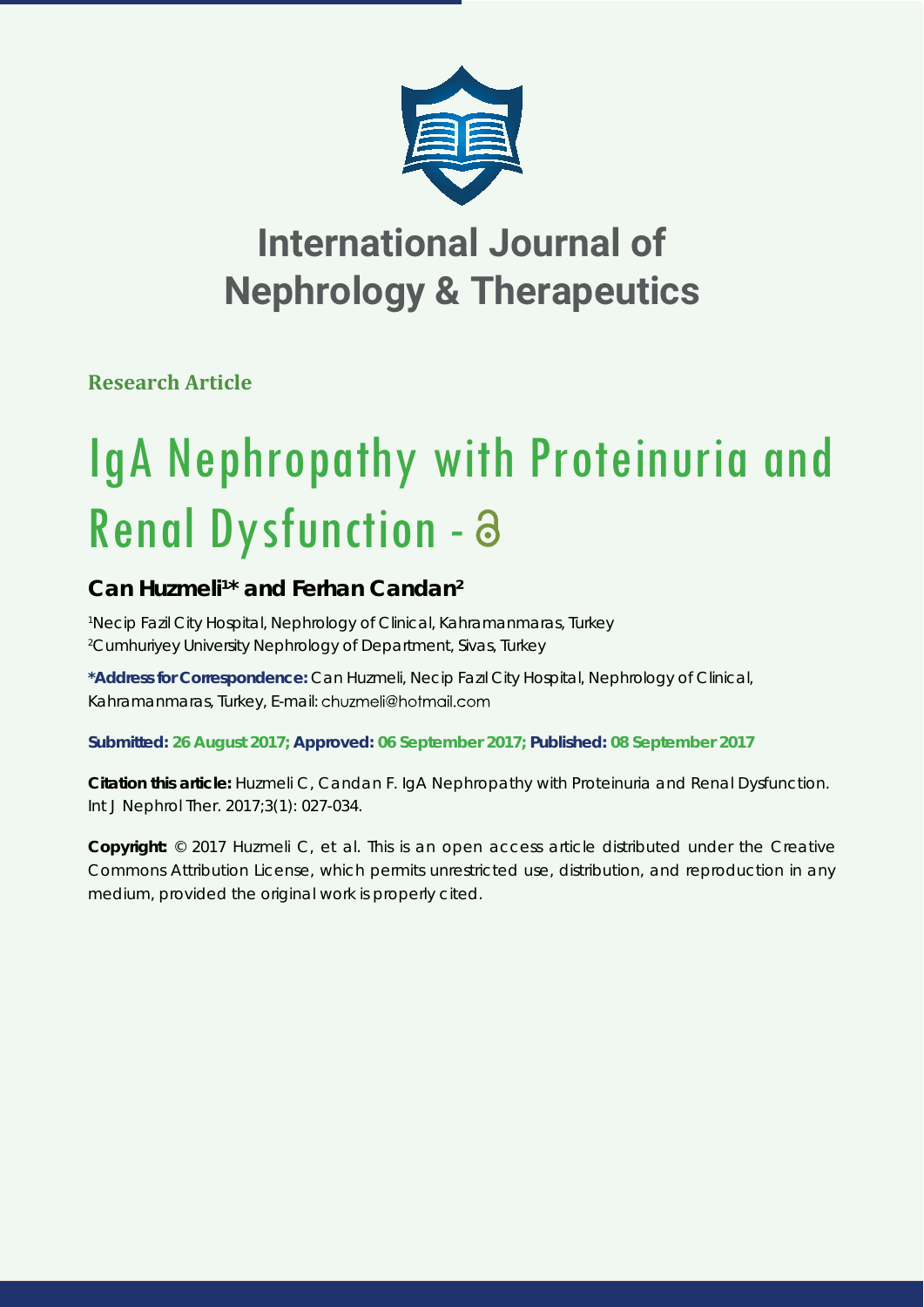## **ABSTRACT**

IgA Nephropathy (IgAN) is the most common primary glomerulonephritis and a leading cause of chronic kidney disease and renal failure. Environmental and genetic factors play a role in the pathogenesis of IgAN. The immunopathogenesis of this disease is described as a multi - "hit" process. Renal biopsy is required for diagnosis. The immunofluorescence staining is characterized by a dominant IgA deposition. It is often clinically presenting with hematuria. In IgAN patients, proteinuria and renal dysfunction are less common. Conservative treatment, corticosteroids and immunosuppressives are commonly used in the treatment of IgAN.

**Keywords:** IgA nepropathy; Proteinuria; Treatment

## **INTRODUCTION**

IgA Nephropathy (IgAN) is a common type of glomerulonephritis among primer glomerulonephrites. IgAN is an important cause of chronic renal disease and end-stage renal insufficiency. Initial manifestations of IgAN are recurrent episodes of gross hematuria that usually arise after upper respiratory tract infections. Clinically asymptomatic microscopic hematuria and / or mild to moderate proteinuria are seen. Rarely, nephrotic proteinuria or acute kidney failure may occur [1]. Nephrotic proteinuria during the diagnosis was seen severe glomerular injury and poor renal survival [2]. The 10, 20, and 30 years of renal survival rates were 84%, 66%, and 50%, respectively [3].

#### **EPIDEMIOLOGY**

The frequency of IgAN varies according to the geographical region. In European studies, IgAN was most commonly detected among primary glomerulonephritis. In Spain, IgAN was detected most commonly in adults with 17.2% and in children with 19.5% [4]. In the registry of the Czech Republic, IgAN was found to be the most common among the primary glomerulonephritis with 34.5% [5]. In the study conducted in Turkey, the most common cause of primary glomerulonephritis was detected as membranous glomerulonephritis (28.8%) followed by focal segmental glomerulosclerosis (19.3 %) and IgA nephropathy (17.2 %) [6].

In Asian countries, IgAN is more common. In studies conducted in China, IgAN (27.6-45.2%) was found as of the most common primary glomerulonephritis [7,8]. According to Japan data, IgAN as the most common cause of primary glomerulonephritis was found to be about 48% [9]. In a single-centered study of South Korean adults, IgAN was most frequently detected (33.3%) after mesangial proliferative glomerulonephritis [10]. In America and Brazil, focal segmental glomerulosclerosis is the most common type of primary glomerulonephritis. In the USA, the incidence of IgAN is 5-10% [11,12]. IgAN in renal biopsies are less common than 5% in the Central Africa [13].

Although IgAN is seen in all ages and both genders, it is more common in adolescents and young adults. It is more common in male gender. (Male to female ratio is 2: 1 or 3: 1) [14].

#### **PATHOGENESIS**

The IgAN pathogenesis is called the multi-hit hypothesis. Accumulation of IgA-containing immunocomplexes in glomeruli leads to overproduction of proliferation, chemokines, cytokines, extracellular matrix, and glomerular injury [15]. Sensitivity to IgAN is affected by environmental and genetic factors [16]. Experimental studies support that environmental factors may cause excessive aberrantly-glycosylated IgA production in mucosal-associated lymphoid tissue [17]. There are two separate isotypes (IgA1-IgA2)

**SCIRES Literature - Volume 3 Issue 1 - www.scireslit.com Page - 028**

as IgA in serum and mucosa. IgA in serum is mostly found in monomeric form. In humans, the production of immunoglobulins is detected daily at approximately 70 mg / kg / day for IgA, 22 mg / kg / day for IgG and 7 mg / kg / day for IgM, respectively. Plasma IgA levels are lower than other immunoglobulins since they have short half-life [13]. Approximately 85% of total IgA is IgA1. This was consistent with the production of more IgA1 than plasma cells in this bone marrow. Polymeric IgA is more common in external secretions [18]. While IgA2 secreting cells are more dominant in the female reproductive system and the colon, IgA1 are more dominant in the lacrimal glands, salivary glands, respiratory system and upper gastrointestinal tract [19]. IgA1 and IgA2 are predominantly secretory IgA in mucosal secretions. Secretory IgA is the first defense of mucosal immunity [20]. To pass through the mucosal epithelium, the IgA is bound to the Polymeric Immunglobulin Receptor (pIgR) on the basoletal surface in the epithelium. The resulting dimeric IgA / pIgR complex is taken up into membrane vesicles and transferred to the apical cell surface. Dimeric IgA is then released in to mucosal secretions with a secretory component, the extracellular portion of the pIgR. Both components form secretory IgA [21]. IgA is antiinflammatory antibody as a primer. The presence of secretory IgA on mucosal surfaces allows the inflammatory processes to be controlled. Secretory IgA prevents mucosal wall penetration of foreign antigens or pathogenic microorganisms and forms an antiseptic barrier [22]. As a result of genetic or acquired regulation abnormality in the mucosal immunity, B cells exposed to a large number of environmental antigens (bacteria, viruses, food proteins) synthesize an excessive amount of defective galactosylated polymeric IgA1 molecule. This altered galactosylation also increases the binding of polymeric IgAl to the kidney mesangial cells and induces a number of mediators such as cytokines, chemokines and growth factor. In patients with IgAN, polymeric IgA1 is increased, unlike the monomeric form that normally prevails in serum, and is more polymeric IgA1 in IgA that accumulates in the glomeruli. Poorly O-galactosylated IgA1 is an important observation in the IgAN pathogenesis that increased serum and glomerular accumulations are present. IgA1 has an extended hinge region of 18 amino acids between the first and second constant domains of the heavy chain. The "O" glycans in this region are linked to the serine and threonine residues of the chain. There are probably a total of 9 serine / treaon regions in each alpha chain that O-galactosylation can use. But O-galactosylation can only invade the region 3-6 at any time. O-galactosylation of the hinge region occurs through a group of enzymes. In this process, with N-acetylgalactosaminyl-transferase activity, the IgA1 hinge region begins by adding N-acetylgalactosamine to the serine and threonine residues via an oxygen atom. Next, a portion of galactose is added to the core 1 beta 1, 3 galactosyltransferase and N-acetylgalactosamine. Then sialic acid may be added a 2,3 sialyransferase with galactose moiety or α2,6 sialytransferase with N-acetylgalactosamine. N-acetylgalactosamine prevents sialylation with galactose. For this reason IgA1 is an important step in O-galactosylation [20,23,24].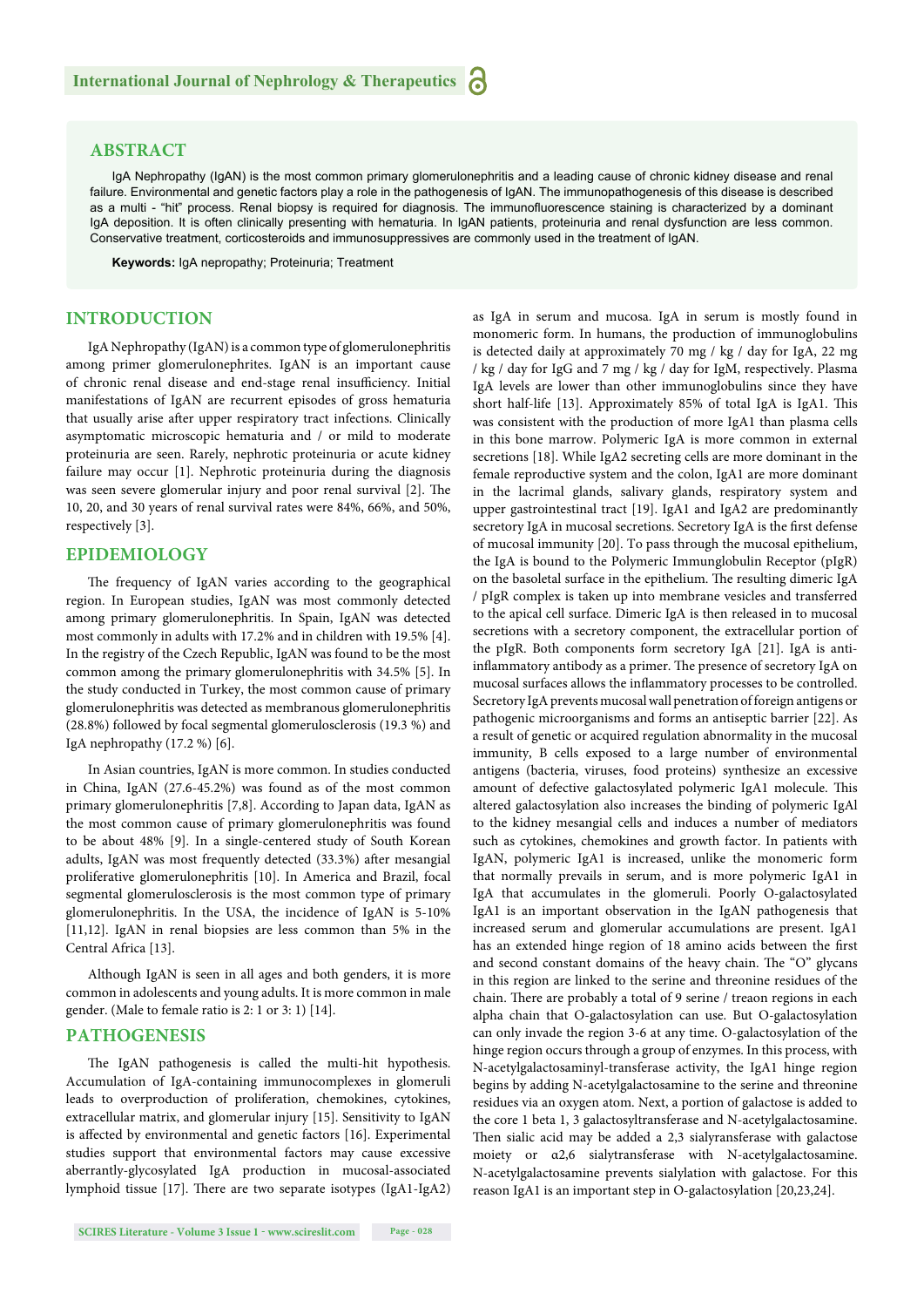#### **International Journal of Nephrology & Therapeutics** 6

There is evidence that genetic factors play an important role in influencing circulating composition of IgA1 O glycoforms in serum. Both familial and sporadic IgAN until the first degree relatives, poorly O galactosylated IgA1 level was found high. Studies have shown that galactose-deficient IgA1 levels are elevated in serum in IgAN patients and first-degree relatives. Galactose-deficient IgA1 level was found in 25% of blood relatives of IgA patients [16,25,26]. In one study, serum poorly O galactosylated IgA1 levels were associated with the noncoding region of C1GALT1. This gene is responsible for encoding C1GalT1 galactosyltransferase. Poorly O-galactosylated IgA1 levels in the circulation are affected by inherited and genetic variations in the C1GALT1 gene [27]. IgAN B cells, Toll-like Receptors (TLR), and B-Cell Activating Factor (BAFF) and a Proliferation Inducing Ligand (APRIL) play an important role in the pathogenesis. Exposure to environmental and diet antigens activates mucosal B cell maturation by directly and indirectly activating TLR of mucosal infections. Together with these, it inadvertently directs the secretion of B cells (polymeric IgA1) to systemic circulation with BAFF and APRIL signals. Poorly galactosylated IgA1 passes through the systemic circulation. Circulating serum polymeric, poorly galactosylated IgA1 levels were increased. O-glycan specific autoantibodies are produced. IgA1 immunocomplexes are formed in this way. Circulating immune complexes accumulate in the kidney as mesangial and renal damage occurs as a result of mesangial cell and complex activation [28].

Characteristic mesangial granular IgA and C3 accumulation in the in immunofluorescent stain suggests that the disease is caused by the accumulation of circulating immune complexes that lead to alternative complement activation. Systemic and renal alternative complement activation was documented in IgAN patients. It is believed that both the alternative pathway and the abnormal activation of the mannose-binding lectin pathway play a role in the IgAN pathogenesis. Glomerular inflammation should be augmented by the complement system. Alternative complement pathway activation in adult IgAN patients is defined in the plasma at 30-75%. Recent studies have shown that proteins associated with compleman factor H play a role in IgAN patients. The deletion polymorphism in the CFHR1 and CFHR3 genes is protective against IgAN. In the absence of C1q in glomeruli, C4d staining may indicate complement pathway activation. Approximately 40% of IgAN patients were stained with C4d in the glomeruli [29-31].

Gut-Associated Lymphoid Tissue (GALT) and intestinal microbiota plays a major role in the development of IgAN. The microbes on the mucosal surface are in close contact with the intestinal epithelium. These microbes influences the GALT modulation greatly by affecting the intestinal barrier against the pathogens and host immune system. The microbes effect the host innate and adaptive immune systems. An increased intestinal permeability was reported in patients with IgAN. Deterioration of the intestinal barrier may result in increased antigen uptake, mucosaassociated lymphoid tissue activation, and subclinical intestinal inflammation. Glycosylated polymeric IgA production is increased. Increased serum IgA results in mesangial deposition in the kidneys. Disruption of the intestinal barrier also contributes to uremic toxicity and systemic inflammation by facilitating the abnormal entry of bacterial lipopolysaccharide endotoxin into the circulation. There is significant correlation the degree of intestinal inflammation with serum IgA level, proteinuria and hematuria. Mucosal IgA production is induced by T cell independent or T cell dependent mechanisms. T cell in dependent production of IgA is stimulated by IL6, IL10, TGF

beta, BAFF and APRIL. BAFF and APRIL lead to B cell activation. This is demonstrated by the overproduction of BAFF and APRIL, which play a critical role in IgA synthesis in transgenic mice. BAFF hyperexpression in transgenic mice is associated with polymeric IgA production and mesangial accumulation of IgA [32-37].

#### **PATHOLOGY**

IgAN is definetly diagnosed by renal biopsy. The dominant IgA accumulation should be shown in the renal biopsy. IgA accumulation is characterized by  $a + 1$  intensity or more frequent  $+2$  and more [38]. Among 1989 cases of IgAN compiled from 13 published biopsy series, 100% of cases had positivity for IgA, 45,8% had positivity for IgG and 53,7% for IgM, 92,6% had positively for C3, 11,2% had positively for C1q [39]. IgAN is defined as the immunohistology by the presence of immune accumulations of dominant or co-dominant IgA in glomeruli. Patients with lupus nephritis, IgA predominant postinfectious glomerulonephritis, and pure membrane distribution of IgA deposits (a rare phenomenon) are outside this definition. Histological changes are seen in a wide range IgAN renal biopsy. IgA deposits are most commonly detected only in the mesangium but additional capillary wall deposits are found in up to one-third of patients. Capillary wall IgA deposits are in a subendothelial location; subepithelial deposits are rare. Minimal histological changes can be mild proliferation or normal. Focal or diffuse mesangial proliferation is frequent in renal biopsies. This is often accompanied by an increased mesangial matrix. Endocapillary proliferation is detected in one third of the renal biopsies. In renal biopsies, ectsracellular proliferation and crescent are defined. Normal apperance or atrophy can be detected in renal tubules. In addition, interstitial fibrosis can develop. A new grading system called IgAN's Oxford Classification And MEST scoring system tries to score changes in different anatomical segments, including Mesangium hypercellularities (M), Endocapillary superselectivity (E), Segmental glomerulosclerosis (S) and Atrophy / interstitial fibrosis (T) [38,40,41] (Table 1).

## **CLINIC**

IgAN affects mostly young adults. It is also seen in children and elderly people. IgAN can develop as a primer or as a secondary. Secondary causes of IgAN were given in table 2 [39]. The clinical spectrum is characterized by asymptomatic hematuria and proteinuria, with rapid deterioration of renal function. Hematuria of IgAN is the most common clinical presentation. Hematuria and clinical course are seen after a few days usually upper respiratory tract infections or, less frequently, gastrointestinal and urinary infections. Persistent microscopic hematuria is not IgAN specific. However, half of the renal biopsies performed in the microscopic haematuria were detected as IgAN. In IgAN patients, 70-100% of microscopic hematuria is seen (especially in children and young adults). The hematuria is glomerular origin which is shown by demonstration of dysmorphic red cells in the urine sediment. Glomerular hemorrhage is caused by wall damage of glomerular capillaries continuing with IgA immun complex accumulation. This event is the result of glomerular inflammation [42].

IgAN may cause asymptomatic proteinuria, proteinuria with hematuria or nephrotic proteinuria in patients. In IgAN patients, proteinuria is usually mild to moderate proteinuria. IgAN with nephrotic proteinuria is not common [43,44]. Nephrotic proteinuria indicates that it will be more severe histology and nephropathy. The frequency of IgAN nephrotic proteinuria is between 4.4-22.8%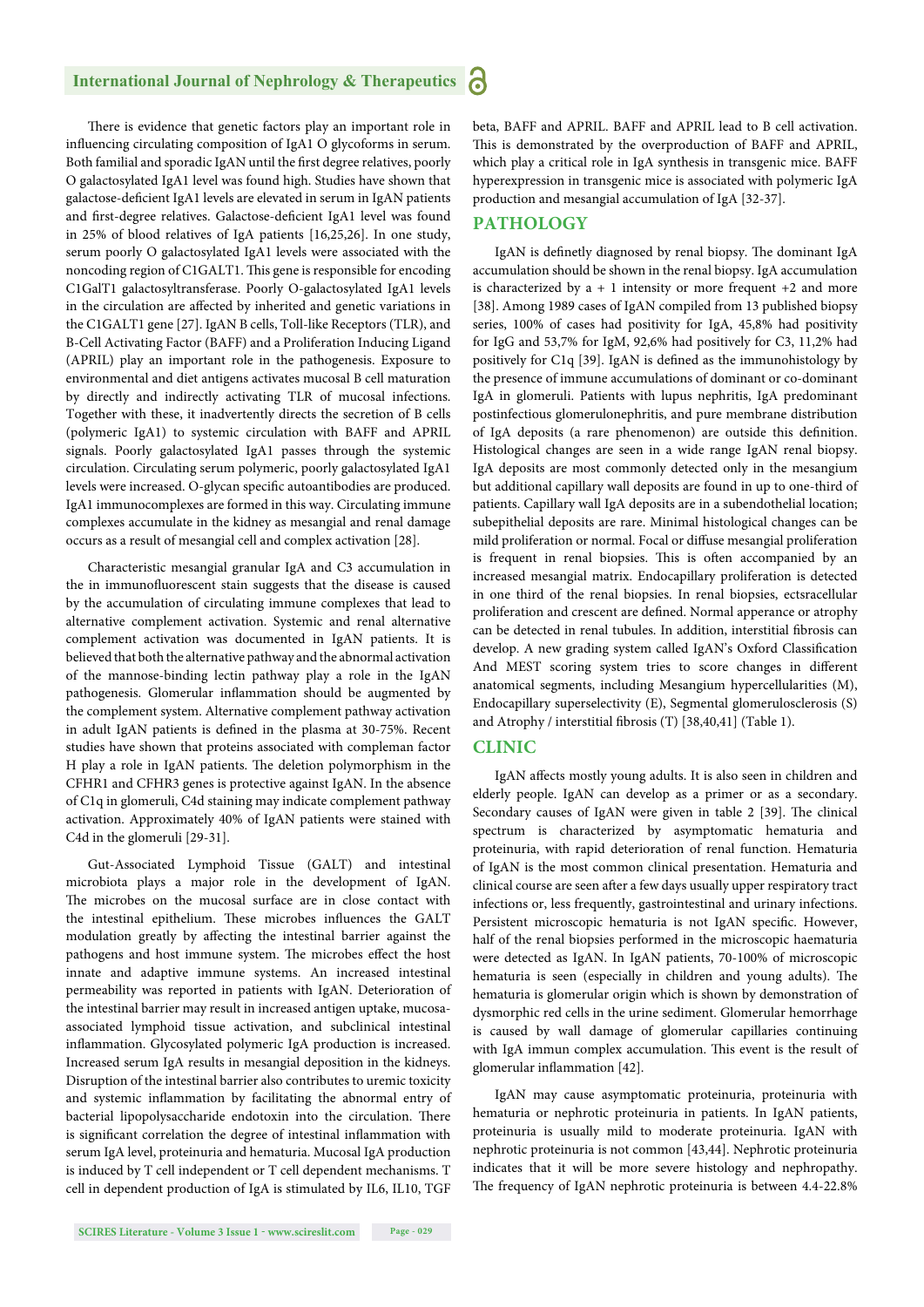#### **International Journal of Nephrology & Therapeutics**

#### [5,6,8,43,45].

Acute renal failure is a rare complication of IgAN. Recently, there have been few studies on acute renal failure in IgAN patients. The relationship between acute renal failure and macroscopic hematuria is widely known in IgAN patients. Acute tubuler necrosis is seen in IgAN patients which is commonly accompanied by macroscopic hematuria. It also occurs a few days after upper respiratory tract infection. Intratubular erythrocytic casts lead to tubular damage in the kidneys. Hemoglobin released from intratubular erythrocytic casts is probably nephrotoxic [46]. The severity of acute tubular necrosis ranges from an increase in transient mild serum creatinine to oliguric renal insufficiency. There are several mechanisms leading to acute renal failure in IgAN. These include crescentic IgAN, acute tubuler necrosis associated with microhematuria, tubuler occlusion by red blood cells, acute tubular necrosis unrelated to microhematuria, and acute interstitial nephritis (possibly induced by drugs) [47]. In IgAN patients, elderly individual, malignant hypertension and proteinuria is at risk for acute renal failure. In studies comparing young people and the elderly, acute renal failure was found to be significantly higher in older people (52.9%) than in young people (12.2%). In addition, hypertension (88.2%) and nephrotic proteinuria (70.6%) were higher in the elderly than young people (hypertension 30.5% and nephrotic proteinuria 26.8%) [48]. In the study conducted, the incidence of acute renal failure was 6.7% in IgAN patients (1023 in total between 15-65 years). Also, in patients >65 years of age (a total of 108 patients) was found 27.6% rate for acute renal failure [49]. The pathological spectrum of acute renal failure is quite extensive. These include a significantly higher proportion of glomeruli with cellular crescent, fibrocellular crescent, interstitial cell infiltration, global sclerosis, segmental sclerosis, tubular atrophy, and interstitial fibrosis [44]. Histological findings in macroscopic hematuria-associated acute renal failure are acute tubular injury/necrosis and intraluminal

| Table 1: MEST scoring system                                                                                             |                |                                                                                             |
|--------------------------------------------------------------------------------------------------------------------------|----------------|---------------------------------------------------------------------------------------------|
| Definition                                                                                                               | Score          | Histologycal variable                                                                       |
| More than four mesangial<br>cells in any mesangial area<br>of a glomerulus                                               | Mo             | Mo < 50% of glomeruli showing<br>mesangial hypercellularity (Mesangial<br>hypercellularity) |
|                                                                                                                          | M <sub>1</sub> | M1 > 50% of glomeruli showing<br>mesangial hypercellularity (Mesangial<br>hypercellularity) |
| Hypercellularity due to an<br>increased number of cells<br>within glomerular capillary<br>lumina                         | E <sub>0</sub> | no endocapillary hypercellularity<br>(Endocapillary hypercellularity)                       |
|                                                                                                                          | E1             | any glomeruli showing endocapillary<br>hypercellularity (Endocapillary<br>hypercellularity) |
| Adhesion or sclerosis<br>(obliteration of capillary<br>lumina by matrix) in<br>part but not the whole<br>glomerular tuft | S <sub>0</sub> | no segmental glomerulosclerosis                                                             |
|                                                                                                                          | S <sub>1</sub> | present in any glomeruli (segmental<br>glomerulosclerosis)                                  |
| Estimated percentage<br>of cortical area showing<br>tubular atrophy or<br>interstitial fibrosis.<br>whichever is greater | T <sub>0</sub> | 0-25% of cortical area (Tubular atrophy/<br>interstitial fibrosis)                          |
|                                                                                                                          | T <sub>1</sub> | 26-50% of cortical area (Tubular<br>atrophy/ interstitial fibrosis)                         |
|                                                                                                                          | T <sub>2</sub> | >50% of cortical area (Tubular atrophy/<br>interstitial fibrosis)                           |
| Percentage of glomeruli<br>with cellular or fibrocellular<br>crescents                                                   | C <sub>0</sub> | no Cellular or fibrocellular crescents                                                      |
|                                                                                                                          | C <sub>1</sub> | 0-25% of glomeruli (Cellular or<br>fibrocellular crescents)                                 |
|                                                                                                                          | C <sub>2</sub> | ≥25% of glomeruli (Cellular or<br>fibrocellular crescents)                                  |
|                                                                                                                          |                | M: Mesangial hypercellularity; C: Crescents; E: Endocapillary hypercellularity;             |

S: Segmental glomerulosclerosis; T: Tubular atrophy/ interstitial fibrosis.

| Table 2: Secondary IgAN                      |                                                                                                                                                                                                                                                  |
|----------------------------------------------|--------------------------------------------------------------------------------------------------------------------------------------------------------------------------------------------------------------------------------------------------|
| Hepatobiliary diseases                       | Cirrhosis secondary to<br>Alcoholic liver disease<br>Viral hepatitis<br>Toxic liver disease<br>Biliary cirrhosis/biliary atresia<br>Cystic fibrosis<br>Noncirrhotic portal hypertension<br>Interleukin-2 therapy for hepatocellular<br>carcinoma |
| Gastrointestinal disease                     | Coliac disease<br>Crohn's disease<br>Ulcerative colitis                                                                                                                                                                                          |
| Rheumatologyc disease                        | Ankylosing spondylitis<br>Rheumatoid arthritis<br>Psoriatic arthritis<br>Reiter's syndrome<br>Behçet's disease                                                                                                                                   |
| Infectious disease                           | Human immunodeficiency virus<br>Yersinia enterocolitica<br>Campylobacter jejuni<br>Clostridium difficile<br>Mycoplasma pneumonia<br><b>Tuberculosis</b><br><b>Brusellosis</b><br>Leprosy                                                         |
| Neoplatic and myeloproliferative<br>diseases | Renal cell carcinoma<br>Non-hodgkin's lymphomas<br>Mycosis fungoides/Sezary syndrome<br>Various carcinomas including<br>squamous cell, bronchial small cell,<br>and adenocarcinomas<br>Mixed cryoglobulinemia<br>Polycytemi, a vrea              |
| Ophthalmologyc disease                       | <b>Scleritis</b><br>Uveitis with retinal vasculitis                                                                                                                                                                                              |
| Dermatologyc disease                         | Dermatitis herpetiformis<br>Psoriasis                                                                                                                                                                                                            |
| Miscellaneous pulmonary/systemic<br>disease  | Sarcoidosis<br><b>Silicosis</b><br>Bronchiolitis obliterans                                                                                                                                                                                      |

obstruction by erythrocytes or hemoglobin casts [50]. Acute renal failure in IgAN was found between 2.6% and 9.5% [49,51,52]. In studies performed with IgAN, the rate of chronic renal failure was found to be 12,9% to 18,3% [49,52].

The frequency of hypertension in IgAN patients was found to be 3.4-74%. Hypertension often increases with age and is accompanied by renal insufficiency and proteinuria [49,51-53]. Acute and chronic renal insufficiency rates were found to increase over 65 years [49]. The frequency of asymptomatic urinary anomalies in IgAN was found to be 23.1-67.2% [5,6,49,54]. The frequency of nephritic syndrome was found to be 3.1-17.2% in studies done with IgAN [4,5,49]. 65.1% of the patients had prodramal infection and most of them were described as upper respiratory tract infection [54].

#### **PROGNOSIS**

Approximately 30-50% of IgA N patients develop ESRD and renal replacement therapy dialysis or transplantation is required [55,56]. Many factors influence the prognosis of IgAN. There is an important relationship between proteinuria and renal prognosis in IgAN patients. Proteinuria under 1gr/ day is good for renal prognosis. Nephrotic proteinuria is a poor prognostic indicator in IgAN patients. The study found that the incidence of dialysis and death was higher in patients with proteinuria of ≥3 gr / day. Proteinuria > 1 gr/ day indicates poor prognosis  $[43, 45, 57]$ . There is a low risk for progressive renal disease in patients with recurrent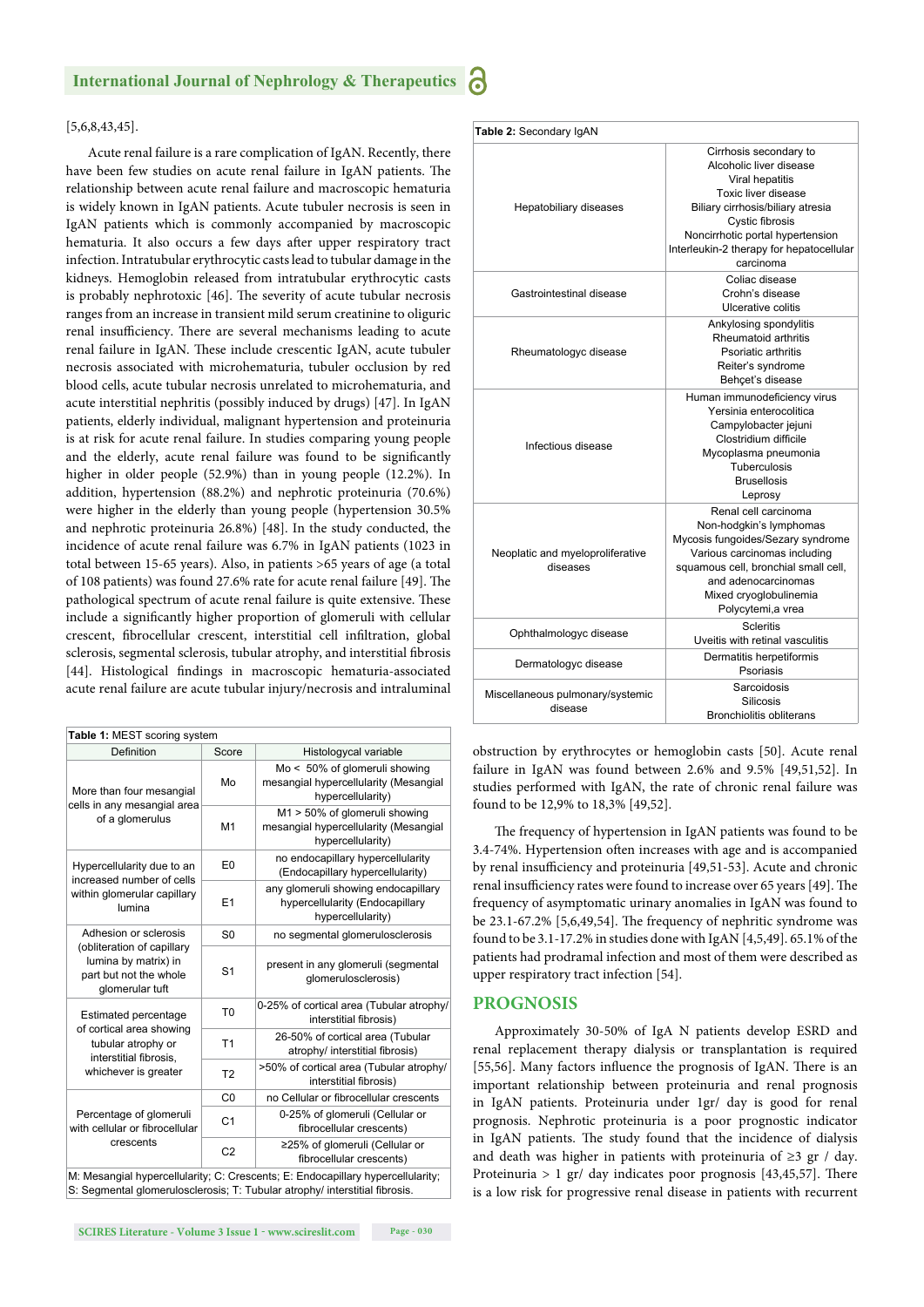hematuria without proteinuria, compared with patients' hematuria with the poteinuria [58]. Blood pressure heigh (> 140/ 90mmHg) is a poor prognostic indicator. In one study, cumulative 10-year and 20 year dialysis and mortality rates were found as 4% and 5% in patients without hypertension respectively, 1% and 19% in patients with controlled hypertension, respectively, and 19% and 42%, in patients with uncontrolled hypertension respectively [57]. In another study, renal function test results were better detected in persistent hematuria in patients with minimal or negative hematuria. 10.6% in cases with minimal or negative hematuria, and 30.4% in cases with peristent hematuria have developed ESRD. Decrease in renal function and decrease in rate of annual glomerular filtration were more frequent in persistant hematuria [59].

In the study of the relationship between the complement and prognosis, increased C4 and decreased C3 levels were associated with poor renal prognosis [60]. Mesangial C4d accumulation is associated with impaired renal function and is also a poor prognostic indicator [61]. In addition, hyperuricemia and moderate to severe mesangial c3 accumulation were identified as an independent risk factor for IgAN progression [62].

In the study on Vitamin D, the presence of vitamin D deficiency in the beginning has been associated with poor renal function, proteinuria, more severe pathologic findings and increased renal progressionin IgAN patients [63]. Smoking, obesity and hyperuricemia are also poor predictors of cognitive function. It affects renal prognosis in pathological findings. In a multi-centered study, M, S, T lesions are associated with an independent indicator of loss of glomerular filtration rate and low renal survival. M and T lesions show poor renal survival. There was no relationship between renal function and renal survival with endocapillary and extracapillary proliferase. Mesangial hypersellility, endocapillary hypersellularity, segmental sclerosis and tubuler atrophy / tubuler fibrosis show poor prognosis. The presence of renal biopsy crescent shows poor prognosis. Capillary wall IgA accumulation is associated with increased risk, mesangial and endocapillary hypersellularity, increased frequency of crescent and advanced chronic renal failure [64-66].

#### **TREATMENT**

KDIGO is recommended to provide target blood pressure. If proteinuria> 0.5gr / day, Angiotensinconverting Enzyme (ACE) Inhibitors or Angiotensin Receptor Blockers (ARB) treatment is recommended. Target blood pressure recommendations are suggested as if the amount of proteinuria is <1gr / day, the blood pressure <130 / 80mmHg and If the amount of proteinuria is> 1gr / day, blood pressure <125 / 75mmHg. Immunosuppressive therapy with GFR <30 ml / min is not recommended if there is no rapid renal function and crescentic glomerulonephritis [67].

Despite optimal conservative treatment, corticosteroid therapy is recommended for 6 months if the amount of persistent proteinuria is> 1gr / day for 3-6 months [67,68]. Steroid treatment regimens are suggested as 1gr methylprednisolone for 3 days in the first, third and fifth months, On other days oral 0.5 mg / kg / day methylprednisolone or for the first two months 0.8-1 mg / kg / day methylprednisolone and then 6 months by reducing dose [69]. In a study of 86 IgAN patients (GFR > 70 ml / min, basal serum creatinine <1.5 mg / dl and proteinuria 1-3.5 gr / day for these patients), 43 patients received only supportive care and 43 patients received supportive care +methylprednisolone. As a result of this study, it was better in the 10-year renal survival in methylprednisolone group (97% in

the methylprednisolone group and 53% in the control group). The proteinuria response was 30% in the control group and 72% in the methylprednisolone group. Of the total 14 patients with end-stage renal disease, 13 were under supportive care, one patient was in the methylprednisolone group [70]. In another study of 262 patients, the protened amount of these patients, compared with steroids and placebo, was over 1grs/ day. Proteinuria reduction in the steroid group was significantly better in the first 12 months. Side effects were 14.7% in the steroid group and 3.2% in the control group [71].

Mycophenolate mofetil (MMF) is seen to be effective in studies. However, KDIGO does not recommend the use of MMF [67]. In a study involving 40 patients, 20 patients received MMF or others placebo. In this study, in the MMF group, ESRD is 10% [2], in the control group, 45% [9] developed and dialysis was necessary. The 6-year renal survival was 90% in the MMF group and 55% in the control group [72]. As a result of a metaanalysis study, MMF monotherapy was found to be more effective and to have a significantly higher remission rate than placebo and steroid monotherapy. However, the side effect frequency of MMF monotherapy is more abused. When steroid therapy combined with MMF and steroid treatment combined with cyclophosphamide compared, in the MMF group, the remission rates were significantly higher [73]. In another study, 42 patients received steroid therapy combined with MMF and 42 patients received combination of cyclophosphamide and steroids. While complete remission was 38.1% and partial remission was 47.6% in MMF group, complete remission was 21.4% and partial remission was 40.4% in cyclophosphamide group. Side effects were 4.7% in the MMF group while 26.2% in the cyclophosphamide group [74]. In another study, steroid combined with MMF and isolated steroid treatment were compared. After 12 months, complete remission was 48% and total remission was 82% in MMF group, complete remission was 53% and total remission was 85% in steroid group. There was no difference between the two groups in terms of side effects [75].

Hydroxychloroquine is an antimalarial drug that reduces TLR and INF gamma, IL-6 and TNF alpha, which play a role in the pathogenesis of IgAN. In one study, losartan and hydroxychloroquine were started in a group of patients with persistent proteinuria IgA and the other group were given only losartan. In group one, complete and partial remission was 42.9% while in group two they were 14.3% [76]. In a study comparing low-dose steroids +leflunomid with high-dose steroids, the ESRD development rate was 7.5% in the leflunomide group and 11.1% in the steroid group. 50% increase in serum creatinine, 20% in the steroid group, 10% in the leflunomide group and in the steroid group total remission rate 68.9% and 67.5% in the leflunomide group [77]. As a result of a meta-analysis, calcitriol treatment showed reduced proteinuria in nonnephrotic proteinuria in IgAN patients [78].

In a meta-analysis, calcineurin inhibitor and steroid therapy have been found to be effective and safe in IgAN patients. Compared with patients who received steroid alone, there was an increase in remission in patients receiving calcineurin  $+$  steroids. There was no difference between the two groups in terms of partial remission. Side effects were less frequent in the calcineurin group [68].

The KDIGO suggested that tonsillectomy should not be performed to treat IgAN routinely [67]. But, some recent metaanalyzes results have been shown that tonsillectomy induces not only adjuvant treatment but also clinical remission independently. In addition, tonsillectomy has been shown to reduce the rate of ESRD [79,80].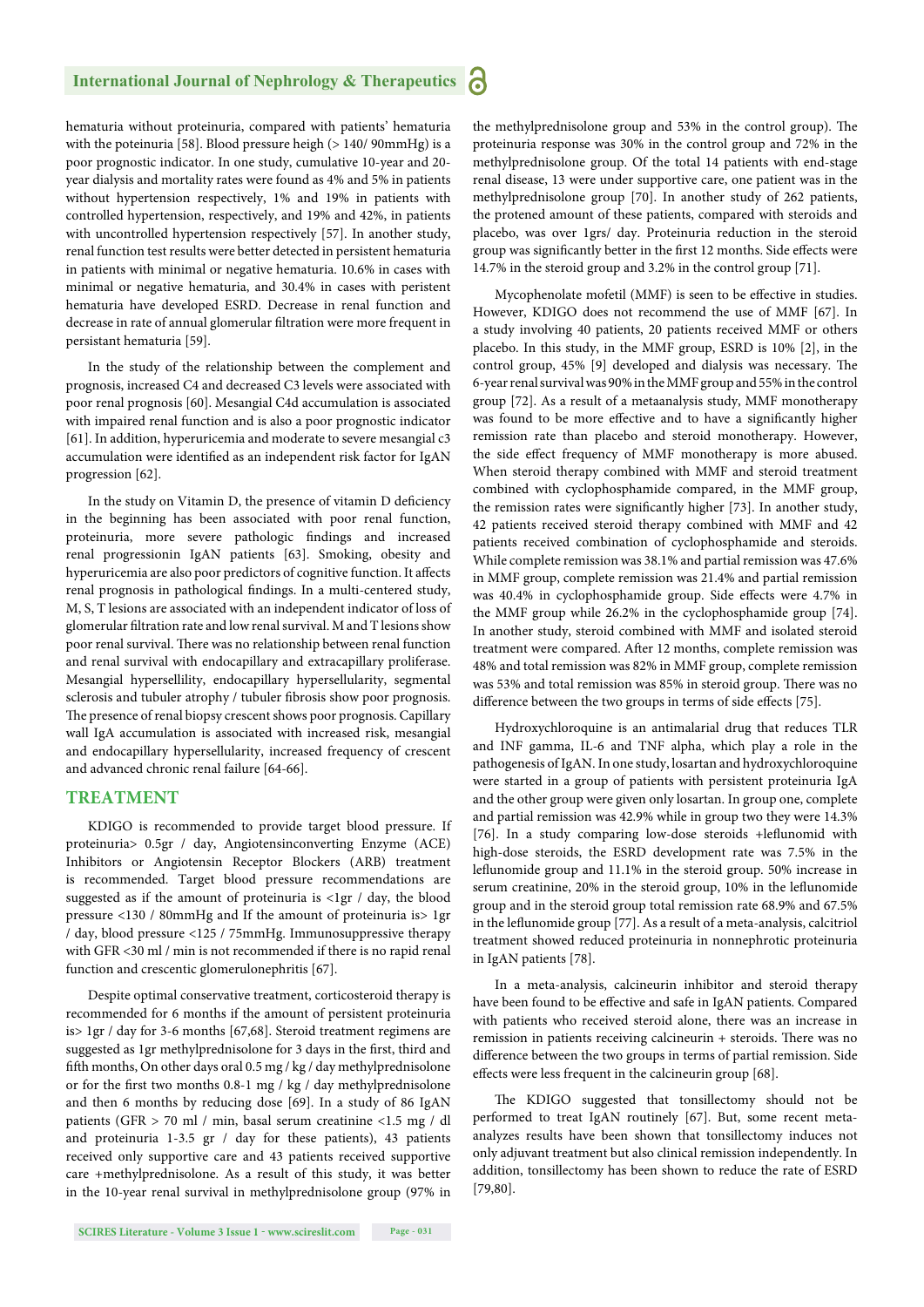#### **International Journal of Nephrology & Therapeutics** ്

Diffuse crescent formation occurs under 5% of all IgAN patients. And this leads to rapid progressive glomerulonephritis. If there is rapidly worsening renal function in KDIGO IgAN, and if crescentic glomerulonephritis, corticosteroids and cyclophosphamide are recommended [67]. Crescentic IgAN is progressing more than 50% ESRD in a short time. Patients with crescentic IgAN and high serum creatinine levels were given cyclophosphamide and 3 days 1 gr then 1 mg / kg / day methylprednisolone 6 months. In these patients, at the end of 6th month ESRD was % 72. At the end of 6th month ESRD was % 77,7 furthermore, partial remission was 22.2% at 6 months and 11.1% at 12 months and none of these patients had a complete remission [81]. A child with rapid progressive IgAN has been successfully treated with plasma exchange in addition to immunosuppressive treatment. In a study conducted in severely crescent-shaped IgAN patients, A total of 12 patients underwent plasma exchange (mean 7 sessions) and were shown to be effective in increasing renal healing [82,83].

 $\omega$ -3 polyunsaturated fattyacids is abundant in fish oil shows an anti-inflammatory effect via suppressing IL6-induced abnormal IgA production and IgA-containing immunocomplex accumulation in the mesangial region [84,85]. In IgAN patients, anti-gliadin antibodies are detected in the circulation. In a study of mice with gluten-free diet, there was a decrease in hematuria, proteinuria, IgA immunocomplex accumulation and antigliadin but there was no difference in renal function decline at 4 years follow-up [86]. Blisibimod and atacicept are currently being evaluated in separate phase II studies in IgAN. Both agents target the BAFF and APRIL signaling pathways. Blisibimod is a selective peptibody antagonist of BAFF [87].

As a result, IgAN usually presents mildly or moderately proteinuria in patients. Nephrotic proteinuria and acute renal failure are rarely seen in IgAN patients. Nephrotic proteinuria shows poor prognosis. In addition to conservative treatment, dietary management for IgAN patients are recommended. Gluten-free diet is advisable for patients having antigliadin in their circulation. Immunosuppressive therapy is used in the treatment of IgAN. Combination immunosuppressive therapy is recommended in the presence of crescent. It seems that the optimal treatment of IgAN still needs to be investigated. Especially the treatment of pathogenesis seems to gain importance.

#### **REFERENCES**

- 1. Kim JK, Kim JH, Lee SC, Kang EW, Chang TI, Moon SJ, et al. Clinical features and outcomes of IgA nephropathy with nephrotic syndrome. Clin J Am Soc Nephrol. 2012; 7: 427-436. https://goo.gl/NZ4DUx
- 2. Donadio JV, Bergstralh EJ, Grande JP, Rademcher DM. Proteinuria patterns and their association with subsequent end-stage renal disease in IgA nephropathy. Nephrol Dial Transplant 2002; 17: 1197-1203. https://goo.gl/cHHG2Q
- 3. Moriyama T, Tanaka K, Iwasaki C, et al. Prognosis in IgA nephropathy: 30 year analysis of 1,012 patients at a single center in Japan. PLoS One. 2014; 9: 91756. https://goo.gl/mLwbXJ
- 4. Rivera F, Lopez-Gomez JM, Perez-Garcia R. Frequency of renal pathology in Spain 1994-1999. Nephrol Dial Transplant 2002; 17: 1594-1602. https://goo.gl/mKNo5T
- 5. Rychlík I, Jancová E, Tesar V, Kolsky A, Lácha J, Stejskal J, et al. The Czech registry of renal biopsies. Occurrence of renal diseases in the years 1994- 2000. Nephrol Dial Transplant. 2004; 19: 3040-3049. https://goo.gl/c2jybt
- 6. Ozturk S, Sumnu A, Seyahi N, Gullulu M, Sipahioglu M, Artan S, et al. Demographic and clinical characteristics of primary glomerular diseases in Turkey. Int Urol Nephrol. 2014; 46: 2347-2355. https://goo.gl/aSmywk
- 7. Li LS, Liu ZH. Epidemiologic data of renal diseases from a single unit in China: analysis based on 13,519 renal biopsies. Kidney Int. 2004; 66: 920- 923. https://goo.gl/xkgYvT
- 8. Jiang M, Xiao Z, Rong L, Xu Y, Chen L, Mo Y, et al. Twenty-eight-year review of childhood renal diseases from renal biopsy data: A single centre in China. Nephrology (Carlton). 2016; 21: 1003-1009. https://goo.gl/5mmCo8
- 9. Sugiyama H, Yokoyama H, Sato H, Saito T, Kohda Y, Nishi S, et al. Japan Renal Biopsy Registry: the first nation wide, web-based, and prospective registry system of renal biopsies in Japan. Clin Exp Nephrol. 2011; 15: 493- 503. https://goo.gl/JbQX7m
- 10. Shin HS, Cho DH, Kang SK, Kim HJ, Kim SY, Yang JW, et al. Patterns of renal disease in South Korea: a 20-year review of a single-center renal biopsy data base. Ren Fail. 2017; 39: 540-546. https://goo.gl/BDTwxM
- 11. Malafronte P1, Mastroianni KG, Betônico GN, Romão JE Jr, Alves MA, Carvalho MF, et al. Paulistaregistry of glomerulonephritis: 5-year datareport. Nephrol Dial Transplant. 2006; 21: 3098-3105. https://goo.gl/MZ4Wma
- 12. Nair R, Walker PD. Is IgA nephropathy the commonest primary glomerulopathy among young adults in the USA? Kidney Int. 2006; 69: 1455-1458. https://goo.gl/Ffp6b9
- 13. Mestecky J, Raska M, Julian BA, Gharavi AG, Renfrow MB, Moldoveanu Z, et al. IgA nephropathy: molecular mechanisms of the disease. Annu Rev Pathol. 2013; 8: 217-240. https://goo.gl/291cHH
- 14. Coppo R, Troyanov S, Bellur S, Cattran D, Cook HT, Feehally J, et al. Validation of the Oxford classification of IgA nephropathy in cohorts with different presentations and treatments. Kidney Int. 2014; 86: 828-836. https://goo.gl/vUjLrC
- 15. Suzuki H, Kiryluk K, Novak J, Moldoveanu Z, Herr AB, Renfrow MB, et al. The pathophysiology of IgA nephropathy. J Am Soc Nephrol. 2011; 22: 1795- 1803. https://goo.gl/WRCLZa
- 16. Kiryluk K, Moldoveanu Z, Sanders JT, Eison TM, Suzuki H, Julian BA, et al. Aberrant glycosylation of IgA1 is inherited in bothpediatric IgA nephropathyand Henoch-Schonlein purpura nephritis. Kidney Int. 2011; 80: 79-87. https://goo.gl/WoxY6p
- 17. Schiemann B, Gommerman JL, Vora K, Cachero TG, Shulga-Morskaya S, Dobles M, et al. An essential role for BAFF in the normal development of B cells through a BCMA-independent pathway. Science. 2001; 293: 2111-2114. https://goo.gl/9D7A8M
- 18. Woof JM, Mestecky J. Mucosal immunoglobulins. Immunol Rev. 2005; 206: 64-82. https://goo.gl/D62Hvp
- 19. Brandtzaeg P, Johansen FE. Mucosal B cells: phenotypic characteristics, transcriptional regulation, and homing properties. Immunol Rev. 2005; 206: 32-63. https://goo.gl/74UuLb
- 20. Woof JM, Russell MW. Structure and function relationships in IgA. Mucosal Immunol. 2011; 4: 590-597. https://goo.gl/76V8hd
- 21. Robert T, Berthelot L, Cambier A, Rondeau E, Monteiro RC. Molecular insights into the pathogenesis of IgA nephropathy. Trends Mol Med. 2015; 21: 762-775. https://goo.gl/xhMH7X
- 22. Mathias A, Pais B, Favre L, Benyacoub J, Corth B. Role of secretory IgA in the mucosal sensing of commensal bacteria. Gut Microbes. 2014; 5: 688-695. https://goo.gl/pdX9Kc
- 23. Suzuki H, Moldoveanu Z, Hall S, Brown R, Vu HL, Novak L, et al. IgA1 secreting cell lines from patients with IgA nephropathy produce aberrantly glycosylated IgA1. J Clin Invest. 2008; 118: 629-639. https://goo.gl/PwvAao
- 24. Raska M, Moldoveanu Z, Suzuki H, Brown R, Kulhavy R, Andrasi J, et al. Identification and characterization of CMP-NeuAc: GalNAc-IgA1 α 2,6-sialyltransferase in IgA1-producing cells. J Mol Biol. 2007; 369: 69-78. https://goo.gl/DuyYnd
- 25. Hastings MC, Moldoveanu Z, Julian BA, Novak J, Sanders JT, McGlothan KR, et al. Galactose-deficient IgA1 in African Americans with IgA nephropathy: serum levels and heritability. Clin J Am Soc Nephrol. 2010; 5: 2069-2074. https://goo.gl/Nch6FK
- 26. Gharavi AG, Moldoveanu Z, Wyatt RJ, Barker CV, Wood ford SY, Lifton RP, et al. Aberrant IgA1 glycosylation isinherited in familial and sporadic IgA nephropathy. J Am Soc Nephrol. 2008; 19: 1008-1014. https://goo.gl/xR2AKL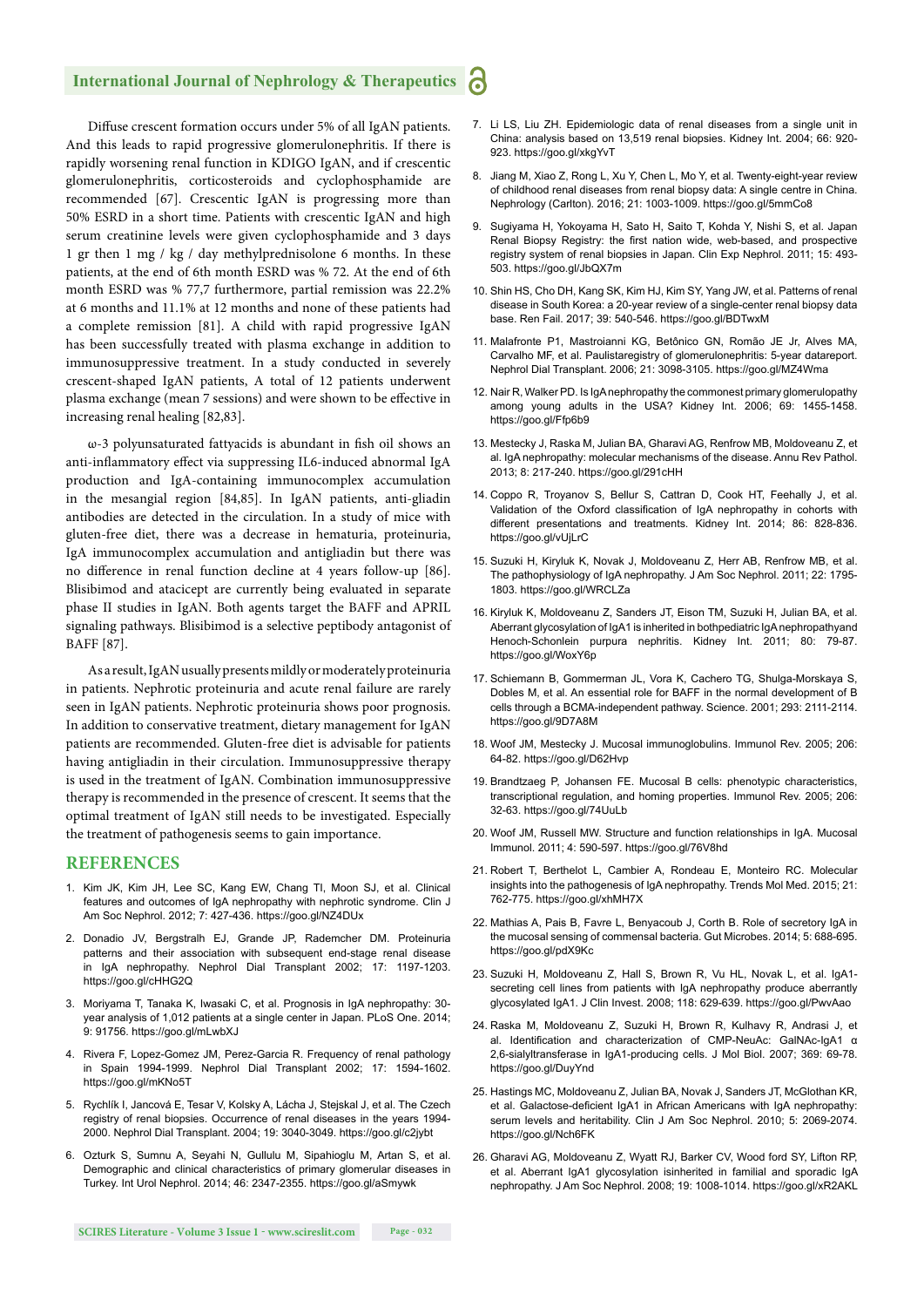#### **International Journal of Nephrology & Therapeutics** ്

- 27. Gale DP, Molyneux K, Wimbury D, Higgins P, Levine AP, Caplin B, et al. Galactosylation of IgA1 is associated with common variation in C1GALT1. J Am Soc Nephrol. 2017; 28: 2158-2166. https://goo.gl/tHLBr2
- 28. Yeo SC, Liew A, Barratt J. Emerging therapies in immunoglobulin a nephropathy. Nephrology (Carlton). 2015; 20: 788-800. https://goo.gl/r44vTw
- 29. Magistroni R, D'Agati VD, Appel GB, Kiryluk K. New developments in the genetics, pathogenesis, and therapy of IgA nephropathy. Kidney Int. 2015; 88: 974-989. https://goo.gl/px86NY
- 30. Zhu L, Zhai YL, Wang FM, Hou P, Lv JC, Xu DM, et al. Variants in complement factor H and complement factor H-related protein genes, CFHR3 and CFHR1, affect complement activation in IgA nephropathy. J Am Soc Nephrol. 2015; 26: 1195-1204. https://goo.gl/BQkPEQ
- 31. Medjeral Thomas NR, Lomax Browne HJ, Beckwith H, Willicombe M, McLean AG, Brookes P, et al. Circulating complement factor H related proteins 1 and 5 correlate with disease activity in IgA nephropathy. Kidney Int. 2017. https://goo.gl/GJXgbB
- 32. Rostoker G, Wirquin V, Terzidis H, Petit PM, Chaumette MT, Delchier JC, et al. Mucosal immunity in primary glomerulonephritis. III. Study of intestinal permeability. Nephron. 1993; 63: 286-290. https://goo.gl/rSp2gj
- 33. Coppo R. The intestina-renal connection in IgA nephropathy. Nephrol Dial Transplant. 2014. 30: 360-6. https://goo.gl/b7Adn8
- 34. Evenepoel P, Poesen R, Meijers B. The gut-kidney axis. Pediatr Nephrol. 2016. https://goo.gl/1oQWnZ
- 35. Kiryluk K, Novak J. The genetics and immunobiology of IgA nephropathy. J Clin Invest. 2014; 124: 2325-2332. https://goo.gl/hwfmhW
- 36. Woof JM, Kerr MA. The function of immunoglobulin A in imunity. J Pathol. 2006; 208: 270-282. https://goo.gl/dMD6C9
- 37. Coppo R. The gut-kidney axis in IgA nephropathy: role of microbiota and diet on genetic predisposition. Pediatr Nephrol. 2017. https://goo.gl/qBehf8
- 38. Roberts IS, Cook HT, Troyanov S, Alpers CE, Amore A, Barratt J, et al. The Oxford classification of IgA nephropathy: pathology definitions, correlations, and reproducibility. Kidney Int. 2009; 76: 546-556. https://goo.gl/54kQgQ
- 39. Haas M. IgA Nephropathy and Henoch-Schonlein Purpura Nephritis. In: Jennette, JCDAVD, Olson JL, Silva FG, editors. Heptinstall's Pathology of the Kidney. 7. Philadelphia: Lippincott Williams & Wilkins. 2007.
- 40. Roberts IS. Pathology of IgA nephropathy. Nature reviews Nephrology. 2014; 10: 445-454. https://goo.gl/HzMmhH
- 41. Jennette JC. The immunohistology of IgA nephropathy. American journal of kidney diseases: the official journal of the National Kidney Foundation. 1988; 12: 348-52.
- 42. Coppo R, Fervenza FC. Persistent Microscopic Hematuria as a Risk Factor for Progression of IgA Nephropathy: New Floodlight on a Nearly Forgotten Biomarker. J Am Soc Nephrol. 2017. https://goo.gl/rGeSUH
- 43. Kim JK, Kim JH, Lee SC, Kang EW, Chang TI, Moon SJ, et al. Clinical features and outcomes of IgA nephropathy with nephrotic syndrome. Clin J Am Soc Nephrol. 2012; 7: 427-436. https://goo.gl/dxbdN5
- 44. Sevillano AM, Gutiérrez E, Yuste C, Cavero T, Mérida E, Rodríguez P, et al. Remission of Hematuria Improves Renal Survival in IgA Nephropathy. J Am Soc Nephrol. 2017. https://goo.gl/C4k33H
- 45. Moriyama T, Nakayama K, Iwasaki C, Ochi A, Tsuruta Y, Itabashi M, et al. Severity of nephrotic IgA nephropathy according to the Oxford classification. Int Urol Nephrol. 2012; 44:1177-1184. https://goo.gl/iLh1cq
- 46. Gutiérrez E, González E, Hernández E, Morales E, Martínez MA, Usera G, ey al. Factors that determine an incomplete recovery of renal function in macrohematuria-induced acute renal failure of IgA nephropathy. Clin J Am Soc Nephrol. 2007; 2: 51-57. https://goo.gl/sEZ5oJ
- 47. Wen YK, Chen ML. The spectrum of acute renal failure in IgA nephropathy. Ren Failure. 2010; 32: 428-433. https://goo.gl/F3ZpPJ
- 48. Wen YK, Chen ML. Differences in new-onset IgA nephropathy between young adults and the elderly. Ren Failure, 2010; 32: 3: 343-348. https://goo.gl/5cqo5M
- 49. Rivera F, López GJM, Pérez GR. Clinicopathologic correlations of renal pathology in Spain. Kidney Int. 2004; 66: 898-904. https://goo.gl/ip52Tz
- 50. Le W, Liang S, Chen H, Wang S, Zhang W, Wang X, et al. Long-term outcome of IgA nephropathy patients with recurrent macroscopic hematuria. Am J Nephrol. 2014; 40: 43-50. https://goo.gl/SVLx1D
- 51. Zhang L, Li J, Yang S, Huang N, Zhou Q, Yang Q, et al. Clinicopathological features and risk factors analysis of IgA nephropathy associated with acute kidney injury. Ren Fail. 2016; 38: 799-805. https://goo.gl/CfcsD1
- 52. Das U, Dakshinamurty KV, Prayaga A, Uppin M. Spectrum of IgA nephropathy in a single center. Saudi J Kidney Dis Transpl. 2015; 26: 1057-1063. https://goo.gl/q9oV5u
- 53. Ibels LS, Gryory AZ. IgA nephropathy: Analysis of the natural IgA nephropathy in african- American children. Pediatr Nephrol. 1997; 11: 435.
- 54. Tan M, Li W, Zou G, Zhang C, Fang J. Clinicopathological features and outcomes of IgA nephropathy with hematuria and/or minimal proteinuria. Kidney Blood Press Res. 2015; 40: 200-206. https://goo.gl/zX33EA
- 55. Moriyama T, Tanaka K, Iwasaki C, Oshima Y, Ochi A, Kataoka H, et al. Prognosis in IgA nephropathy: 30-year analysis of 1,012 patients at a single center in Japan. PLoS One. 2014; 9: 91756. https://goo.gl/RVW42Y
- 56. Wyatt RJ, Julian BA. IgA nephropathy. N Engl J Med. 2013; 368: 2402-2414. https://goo.gl/rCrBzH
- 57. Berthoux F, Mohey H, Laurent B, Mariat C, Afiani A, Thibaudin L. Predicting the risk for dialysis or death in IgA nephropathy. J Am Soc Nephrol. 2011; 22: 752-61. https://goo.gl/zf7JhP
- 58. Haas M. Histologic sub classification of IgA nephropathy: clinicopathologic study of 244 cases. Am J Kidney Dis. 1997; 29: 829-842. https://goo.gl/ybKg3C
- 59. Sevillano AM, Gutiérrez E, Yuste C, Cavero T, Mérida E, Rodríguez P, et al. Remission of Hematuria Improves Renal Survival in IgA Nephropathy. J Am Soc Nephrol. 2017. https://goo.gl/sebCGP
- 60. Pan M, Zhang J, Li Z, Jin L, Zheng Y, Zhou Z, et al. Increased C4 and decreased C3 levels are associated with a poor prognosis in patients with immunoglobulin A nephropathy: a retrospective study. BMC Nephrol. 2017; 18: 231. https://goo.gl/2XW7fq
- 61. Fabiano RCG, de Almeda Araujo S, Bambirra EA, Oliveira EA, Simoes E Silva AC, Pinheiro SVB. Mesangial C4d deposition may predict progression of kidney disease in pediatric patients with IgA nephropathy. Pediatr Nephrol. 2017; 32: 1211-1220. https://goo.gl/pGgHb6
- 62. Caliskan Y, Ozluk Y, Celik D, Oztop N, Aksoy A, Ucar AS, et al. The clinical significance of uric acidand complement activation in the progression of Iga nephropathy. Kidney Blood Press Res. 2016; 41: 148-157. https://goo.gl/o1F1wY
- 63. Li XH, Huang XP, Pan L, Wang CY, Qin J, Nong FW, et al. Vitamin D deficiency may predict a poorer outcome of IgA nephropathy. BMC Nephrol. 2016; 17: 164. https://goo.gl/pPjCsh
- 64. Bellur SS, Troyanov S, Cook HT, Roberts IS. Immunostaining findings in IgA nephropathy: correlation with histology and clinical outcome in the Oxford classification patient cohort. Nephrol Dial Transplant. 2011; 26: 2533-2536. https://goo.gl/bEK5zh
- 65. Andreoli SP, Yum MN, Bergstein JM. Significance of glomerular basement membrane deposition of IgA. Am J Nephrol. 1986; 6: 28-33. https://goo.gl/mghYBJ
- 66. Cattran DC, Coppo R, Cook HT, Feehally J, Roberts IS, Troyanov S, et al. The Oxford classification of IgA nephropathy: rationale, clinicopathological correlations, and classification. Working Group of the International IgA Nephropathy Network and the Renal Pathology Society. Kidney Int. 2009; 76: 534-545. https://goo.gl/jHjczc
- 67. Kidney disease ımproving global outcomes glomerulonephritis work group: KDIGO clinical practice guideline for glomerulonephritis. Kidney Int. 2012; 2: 139-274. https://goo.gl/gCF7RQ
- 68. Peng W, Tang Y, Jiang Z, Li Z, Mi X, Qin W. The effect of calcineurin inhibitors in the treatment of IgA nephropathy: A systematic review and meta-analysis (PRISMA). Medicine (Baltimore). 2016; 95: 4731. https://goo.gl/7PH9os
- 69. Coppo R. Corticosteroids in IgA Nephropathy: Lessons from Recent Studies. J Am Soc Nephrol. 2017; 28: 25-33. https://goo.gl/wBh65r